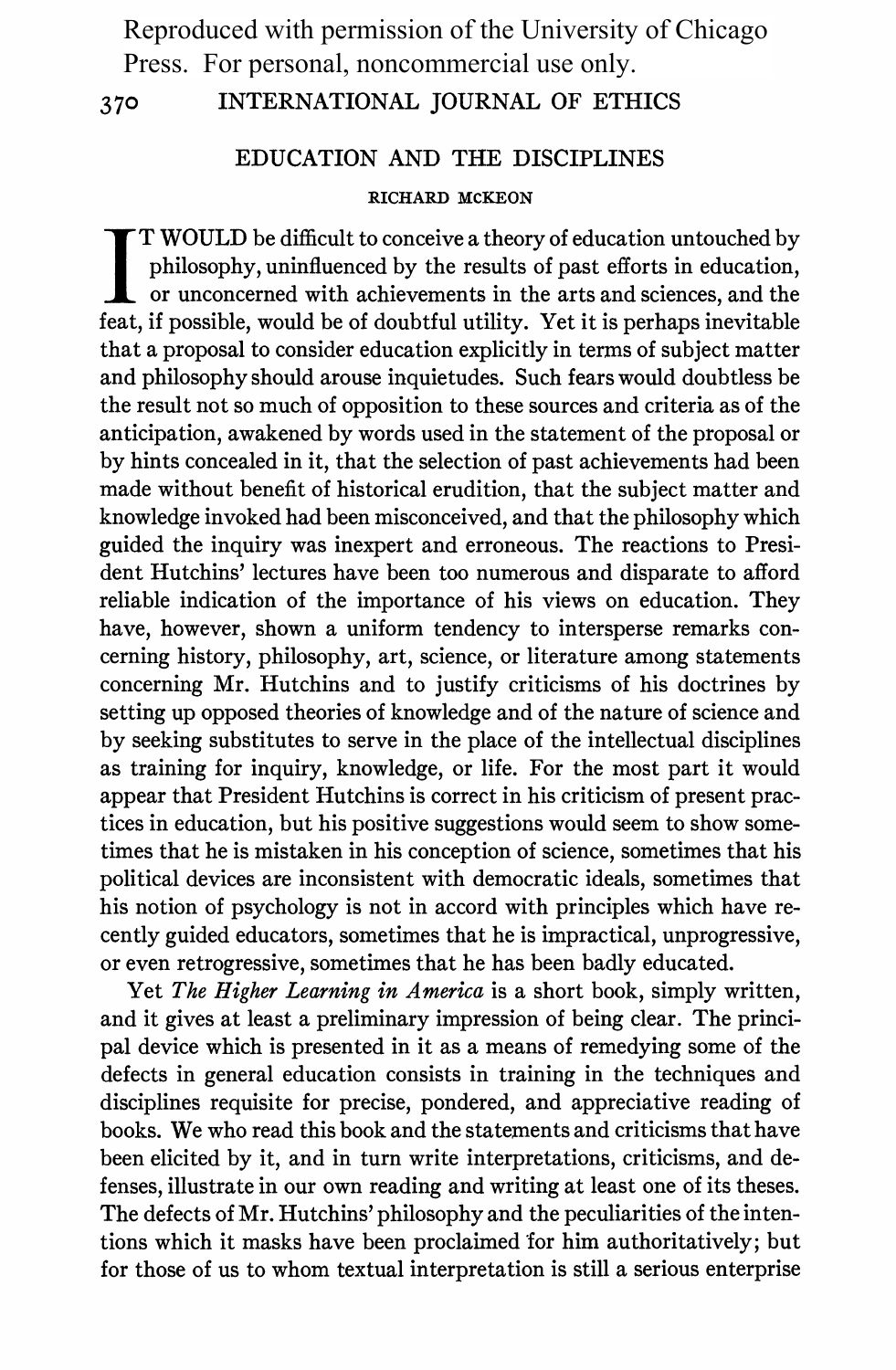## **DISCUSSION 37I**

**it is sometimes difficult to find the passages in The Higher Learning on which to construct the dogmatic, antiquated, asocial, and unscientific philosophy which its expositors have found in it. Perhaps the task is not one for the textual critic to solve. Some future student of intellectual history may undertake the investigation of the social and intellectual currents by which ominous implications are attached to that group of words by which the discussion has been enlivened.** 

**In Professor Perry's penetrating analysis of President Hutchins' lectures, paradoxes similar to those involved in the reception of the book turn up in the very center of the argument. Just as the book encountered difficulties inasmuch as author and reader were without benefit of the education advocated in it, so, viewed theoretically, nothing can be learned except in so far as the relevant principles are known, but principles can be discovered and known only from, and in the context of, the data to which they are relevant; viewed practically, the proposed reform in education is impossible because an insufficient number of educators possess the education requisite to put it into effect. One paradox, if Professor Perry's statement of it is correct, can be traced to an error in the philosophical foundations of Mr. Hutchins' position; the other, dependent likewise on the accuracy of the restatement, may be attributed to the good or ill fortune of the times. The problem which Professor Perry poses is, in any case, central to the difficulties which have been found in President Hutchins' writings, and the answer to the fundamental question of determining the content of education is, as Mr. Perry points out, dependent on the solution of the philosophic problem of the kinds and modes of knowledge. Professor Perry has stated so clearly the intricacies of interrelation involved in President Hutchins' discussion of ideas and facts that one might expect him to find principles less sharply separated from data in the system of education based on that discussion. If Professor Perry is correct, President Hutchins is committed to two doctrines which are easily shown to be erroneous: (i) his position would require that ideas or principles be known, detached from their subject matter and use, in much the fashion that the data of experience might be supposed to be known detached from principles and (2) his position would require that what is logically first in importance be taught first in time.** 

**President Hutchins' numerous references to principles seem all to take a form which would justify the supposition that they are, to his mind, not what is known, but rather that by which anything is known. His statements concerning principles are reducible to two heads: that science and life may be, and indeed to a large degree are, organized in rational order bymeansof principles, and that principles should therefore be studied**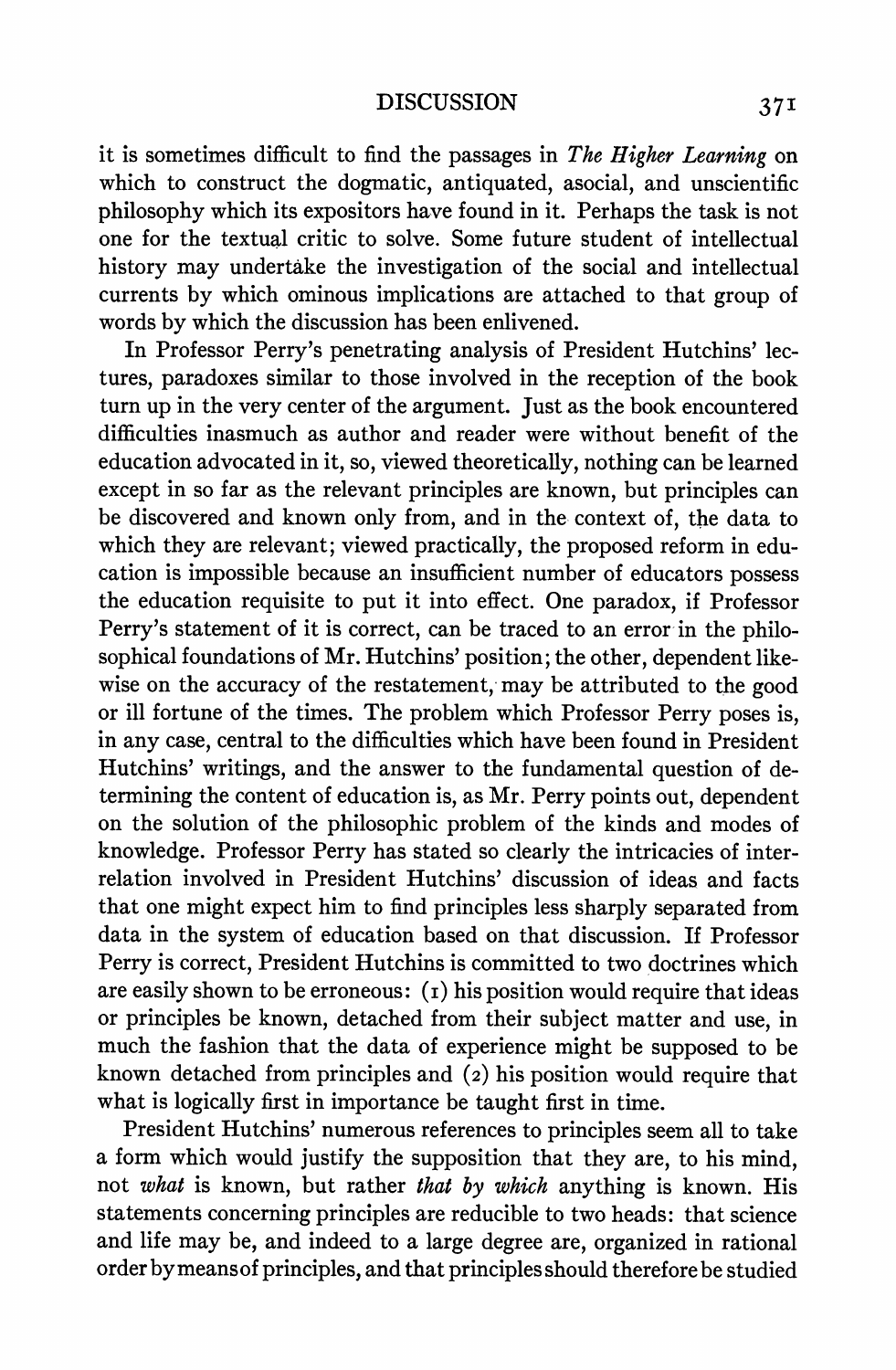**explicitly, carefully, and with the aid of techniques as well suited to that purpose as the techniques of the sciences are to the proper inquiries of the sciences. Such a conception would require that the principles of the sciences be discovered by the study of the subject matter of the sciences; it would require that they be the proper study, in turn, of a science concerned with the characteristics of principles and designed to test statements formulated as basic in a science, much as the demonstrative processes of science are studied in logic. This science of first principles Mr. Hutchins names-with that infelicity of nomenclature which constitutes the chief of the rare defects in his prose style-metaphysics. After using a word with so long and equivocal a history, President Hutchins says little to elucidate the meaning he gives to metaphysics. He does not explain in greater detail, to be sure, what he means by the social and natural sciences which he discusses with metaphysics, but those terms he could presume his reader would understand and accept. He does specify that the need he sees is for metaphysical analysis and not for any specific metaphysical system,' and again he says that the unity he hopes to achieve from the return of metaphysics to the company of the sciences is not the unity of an authoritatively enunciated metaphysics but the unity of an understood diversity in which the fundamental grounds for scientific differences are stated and examined.2 So interpreted, what Mr. Hutchins advocates is not the introduction of metaphysics into an educational and scientific system to which it is foreign, but the recognition of a philosophic activity in a system in which it is already present, practiced best, perhaps, in the sciences which have achieved the greatest rigor. Yet, notwithstanding that metaphysics and its companion sciences are treated in much the same detail and manner, neither praise nor blame seems to have been elicited by the large place which is given science in education, while** 

### **I The Higher Learning in America, p. I05.**

**<sup>2</sup>"In order to obtain these results you must have a faculty which can distinguish knowledge from opinion because of having been trained in the liberal arts or their modern equivalent, whatever it may be. Such a faculty, for example, would know what its own metaphysical presuppositions were, or would be able to eschew metaphysics. Its members would know that they were engaging in metaphysical propositions; they would try on these occasions to use a method appropriate to such speculations; and they would be as conscientious in acquiring proficiency in these methods before announcing their conclusions as they would be to practise the method of mathematics before coming to a mathematical conclusion. Under such conditions we may have a unified university, not because an official dogma has been imposed upon it, but because teachers and students can know what they are talking about and can have some hope of understanding one another. In this view the ideal of a university is an understood diversity" ("A Reply to Professor Whitehead," Atlantic Monthly, November, 1936, p. 588).**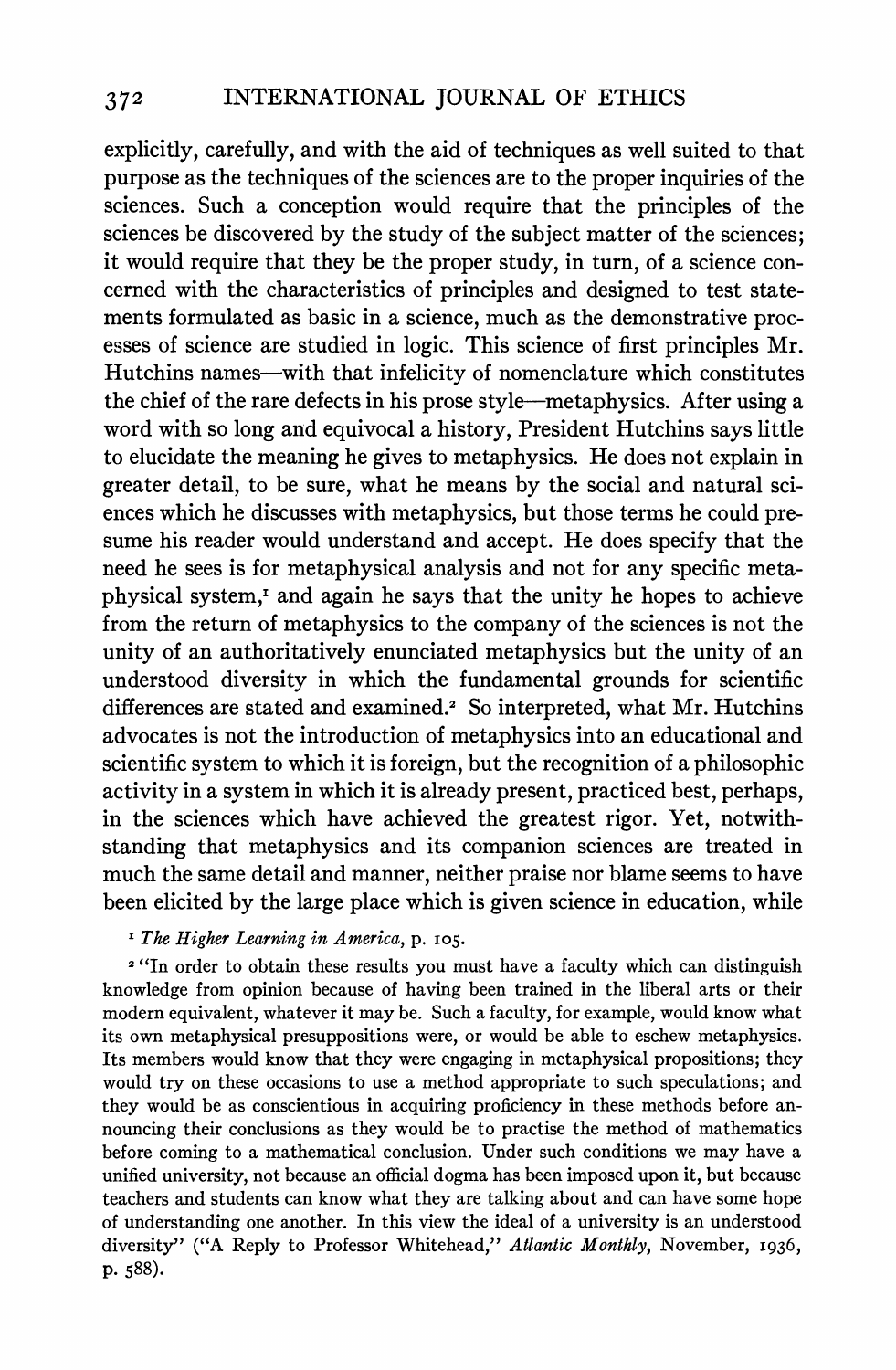**the introduction of metaphysics seems cause for general amazement and disapproval. It is probable that Mr. Hutchins would have difficulty,**  short of writing a treatise on metaphysics, in winning credit for, or if **credited, interest in, any given principle he might adduce, for principles have an architectonic function in a subject matter, but emptied of subject matter little can be said which is of obvious interest or significance concerning any one of them. For this reason, possibly, physicists and mathematicians have in recent years continued to discuss the problems of metaphysics more successfully than have philosophers. In the sciences, in any case, principles are employed to the end of knowing the subject matter or data; whatever the manner in which they may be studied or known in metaphysics, principles cannot be known in the same manner as the data of science.** 

**Since he conceives metaphysics to be the study of first principles and since he conceives it to treat of principles present in the sciences, it is highly improbable that President Hutchins should think that education must begin with the presentation of abstract principles of order; it is even less probable that he should think that the sequence of education might involve a simple progress from principles of order to a later consideration of conceptual systems, or that he should provide no place in formal education for the actual application of conceptual systems. Consultation of his book reveals nothing to destroy that initial improbability. The three levels of abstraction which Professor Perry sets up may be found there, but, far from being arranged in a chronological order of presentation which duplicates the order of logical importance, all three seem to be presented to the student, though in varying proportions dependent on his special interest, at one stage of his studies.** 

**In his Junior year, on the level of the higher learning, the student begins the study of metaphysics, which seems to be the science corresponding to Professor Perry's study of the abstract principles of order; at the same period of his training he begins the study of the natural and social sciences, which might be supposed, since they involve the application of principles, to correspond in part to Professor Perry's conceptual systems.3 But these sciences, as President Hutchins treats them, do not permit the hard, sharp line between principles and empirical data which Mr. Perry seems to draw between conceptual systems and their application, and similarly the various sciences are not cut by a sharp line from metaphysics. "The social sciences embrace the practical sciences of ethics, politics, and economics, together with such historical and empirical materials as may be needed to supplement them for the guidance of** 

**3 The Higher Learning in America, p. io6.**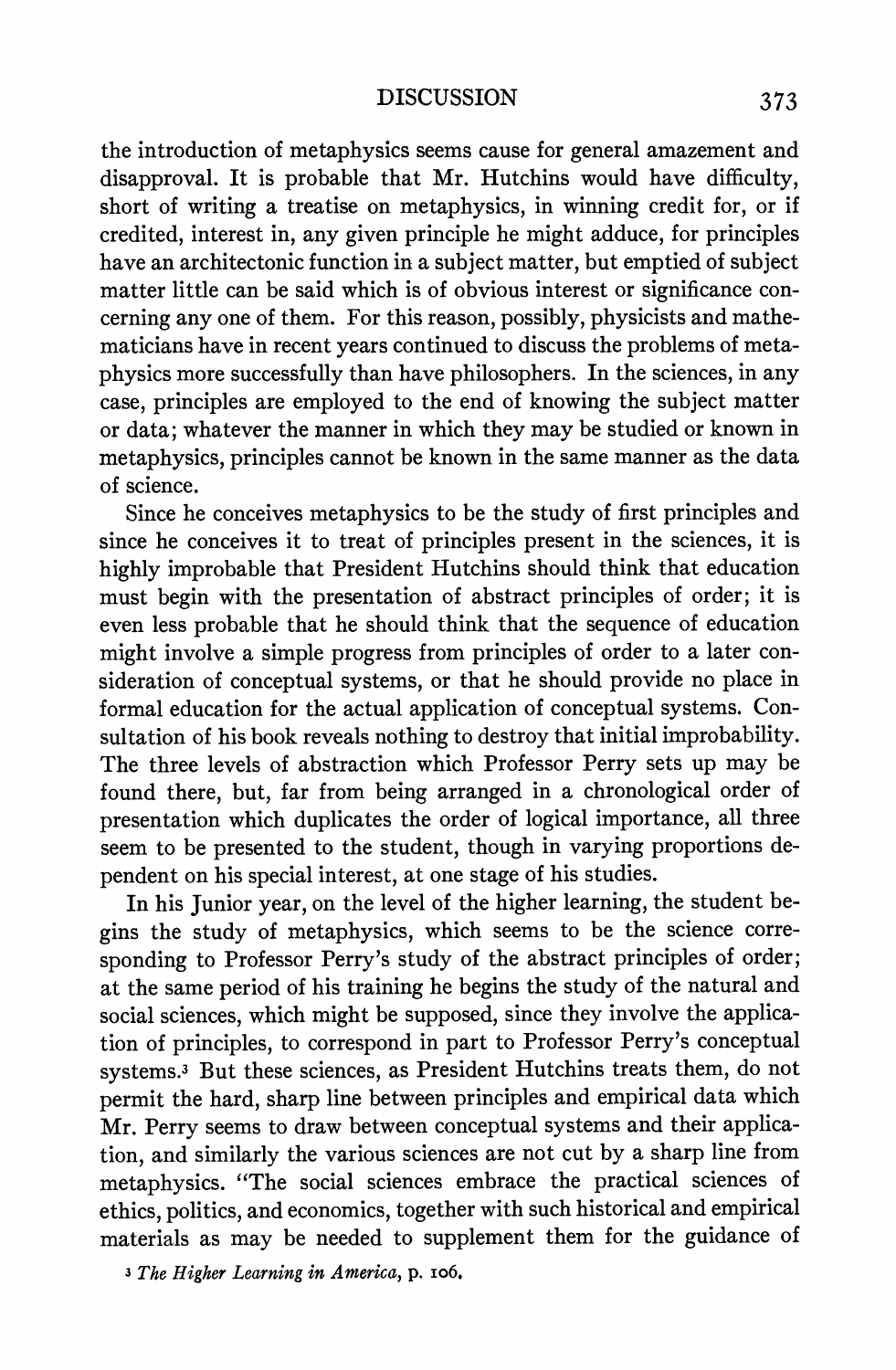**human action."4 "In the study of them [sc., the physical sciences] such recent observations as serve to illustrate, exemplify, or confirm these principles must be included."s President Hutchins seems, then, to treat the three levels of abstraction as formally distinct portions of a single stage of training in any subject matter. They are not presented to the student successively but simultaneously, and though distinct in character, they are relevant to the same problems and subjects. They are partially reflected in the organization of the university into three faculties in accordance with the three sciences, and the sciences likewise "deal with the same propositions and facts, but with different ultimate references." When Mr. Hutchins supplements such statements by others as "the study would not proceed from the most recent observations back to first principles, but from first principles to whatever recent observations were significant in understanding them,"6 which seem to suggest a temporal order, it is pertinent that Aristotle, to whom it is fashionable to refer in discussing this book, distinguished five meanings of "priority," and the context suggests that President Hutchins does not, or should not, mean priority in time. If recent observations are relevant to the principles of a science and if they are important among such relevant observations, it is a pedagogical nicety, to which the answer would vary in different problems or at different points of the career of the student, whether efficiency and clarity would be served better by taking the student to the field or laboratory first or by presenting first the principles involved in the resultant findings. "In due subordination in the teaching of these [sc., the social and natural sciences]," Mr. Hutchins writes, "we include historical and current empirical materials." Yet despite such repeated statements Mr. Perry is at pains to summon history and the descriptive sciences to bear witness for him while he chides Mr. Hutchins for excessive zeal "since he insists that facts be completely excluded from college and university curriculums."** 

**More disheartening, however, than Mr. Hutchins' apparent inability to express often or emphatically enough the conviction that all levels of abstraction, from observation in the laboratory to scrutiny of first principles, should be presented to the student in the university is the fatality by which his reasoned and timely recommendations concerning the prior stage of general education in the four years of the college are translated into sterile and premature exercises in metaphysics. Much that he says in criticism of contemporary education in the first two chapters of his book is directed against the unprofitable intrusion into the curriculum of unimportant, insignificant, and unrelated information or against practice** 

**<sup>I</sup>Ibid., p. 107. <sup>S</sup>Ibid., p. io8. 6 Ibid., p. io6.**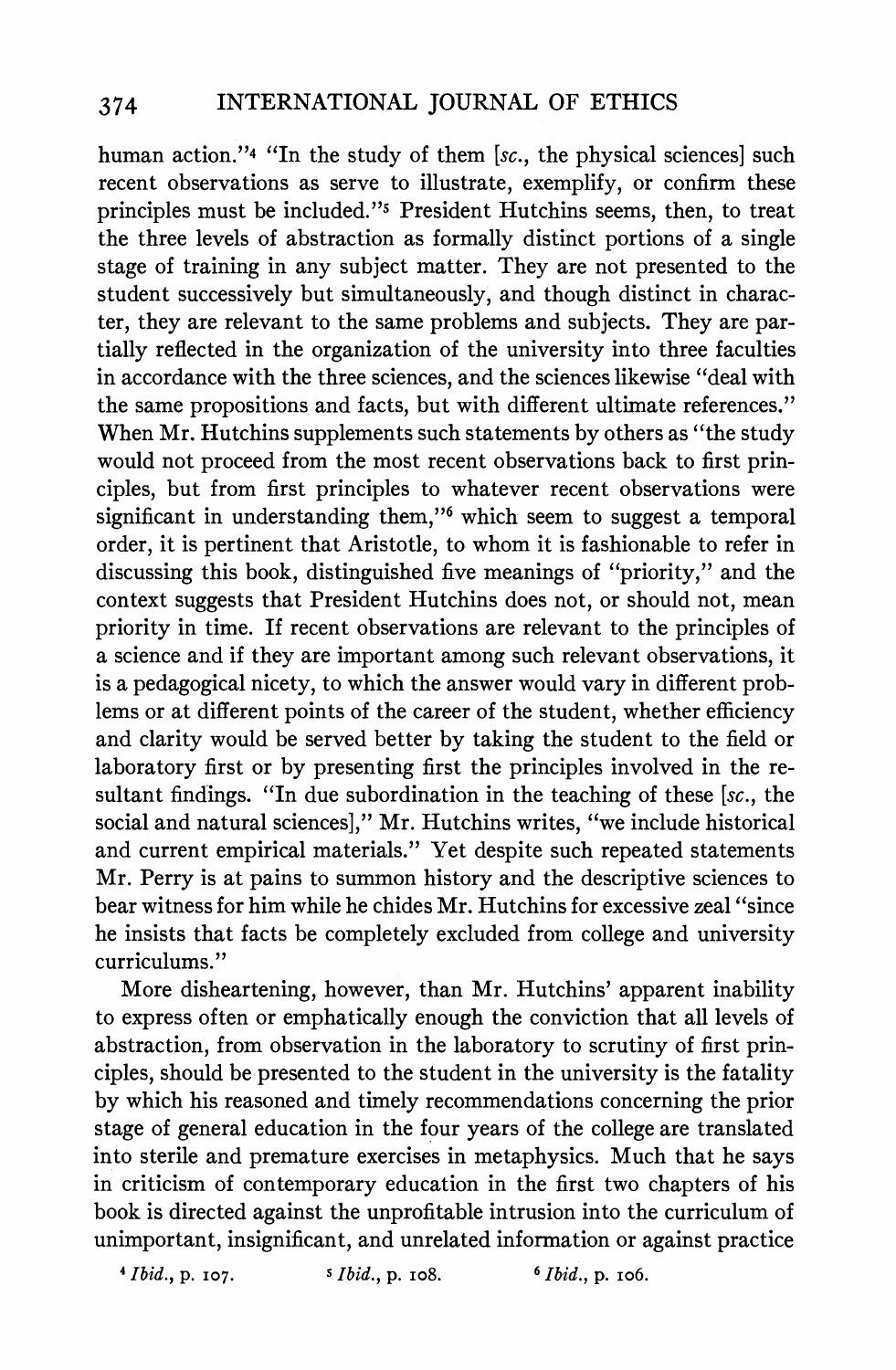**in useless techniques and operations. For remedy he seeks to organize general education about a group of books chosen as examples of excellence of thought and expression and about the disciplines of grammar, rhetoric, logic, and mathematics studied as means of penetrating to the significance and estimating. the value of the ordered materials and problems treated in those works. Principles would enter into this education as the ordering principles of what the student reads and as the guiding principles of the manner of his reading, to be considered explicitly, however, only by his instructors in formulating such a program of studies and in deternining what books deserve a place among the classics in contemporary education. Here, as in so many of the criticisms which he has faced, Mr. Hutchins is betrayed by current, though apparently unsuspected, meanings which his words have acquired for many of his readers. Concerned as he is with educational ideas, he assembles words of different ages, many of them in desuetude and bad repute, confident that they will still express ideas which they once conveyed.** 

> **Multa renascentur, quae jam cecidere, cadentque quae nunc in honore vocabula, si volet usus, quem penes arbitrium est et jus et norma loquendi.**

**Grammar was not limited in antiquity to the bare enumeration of the formal rules of usage. It was primarily exegetical, and training in gram**mar involved the study of the poets—later of the prose writers as well **with full attention to the problems of understanding a text and of imitating the qualities which analysis disclosed in it. Rhetoric, likewise, once involved not merely the enumeration of formal rules or the routine of composition but the analysis and emulation of masters of cogent expression, as logic once involved the study not merely of syllogisms and fallacies but of the great and influential examples of rational and scientific analysis. If Mr. Hutchins had written that the graduates of our colleges, and even the candidates for the doctorate, are unable to write correct, expressive, and fluent English; to understand arguments and demonstrations or to formulate rational grounds on which to defend their own positions; to organize the sequence of their thoughts clearly, order them relevantly, or present them persuasively-most educators would grant the criticism and agree that it is important to find means to train students to read and write and think. But few would recognize the indictment in the form of a need for grammar, rhetoric, and logic; and philosophers, who like Mr. Perry are not alarmed by the formal sound of terms, would have those disciplines so rigorous that no more than three men now living would possess the training and ability to give a course in logic of sufficient**  scope and thoroughness. The situation, while discouraging, is more hope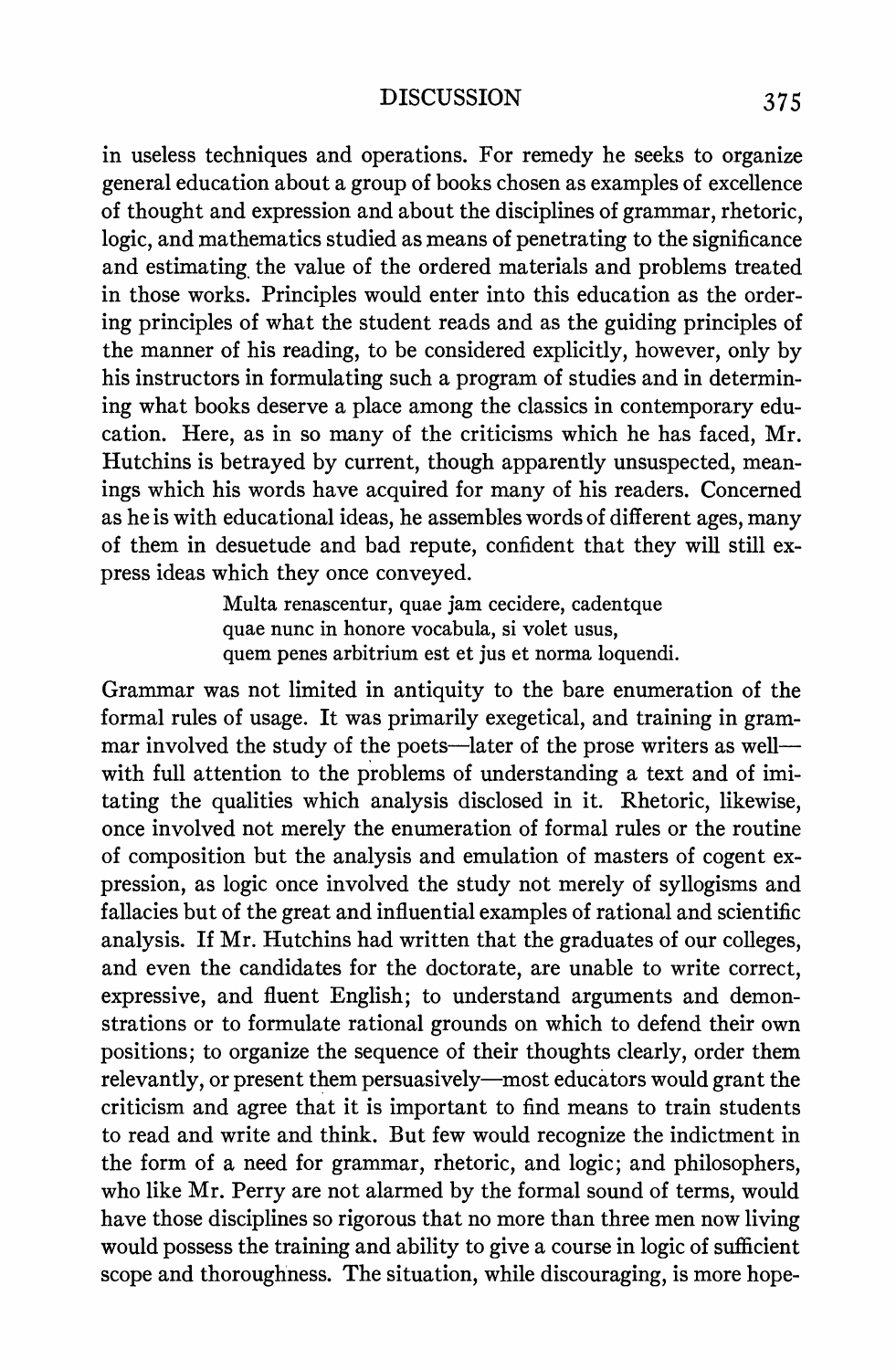**ful than that. We are doubtless rapidly losing the ability and desire to read the ancient languages, and the newer education is making the teaching of foreign languages increasingly difficult, but it should be possible still to defend the ideal of universal instruction in reading and writing English and to find the means of approximating it.** 

**The advocate of any reform must face the danger that, by emphasizing what is imperfect in the present system and in need, consequently, of modification, he will be thought to scrap the good with the bad in the interest of the changes he advocates. If he is convinced that education is too little intellectual today, whatever he says is evidence that he thinks it should be exclusively intellectual. If he thinks that principles are neglected, the plan of education which he defends must, notwithstanding careful statement to the contrary, be concerned with principles alone. So, too, if education is to include the classics, the arts by which the classics are to be read and by which the problems involved in such reading are to be treated, mathematics, social sciences, natural sciences, metaphysics, the plan tends to be simplified until only metaphysics and the trivium remain. Grammar, rhetoric, and logic are companion sciences to mathematics on Mr. Hutchins' list of the disciplines needed in general education, and all four might be conceived to serve analogous ends. Mathematics, however, would attract little attention-save in the case of those extreme educators who would limit mathematics to the modicum of arithmetic which they conceive will suffice for the daily transactions of the citizen-for the mathematician has successfully preserved the formal rigor which should be the chief object of training in the related arts, without-thanks to the applications of mathematics in the sciencesfalling victim to the accusation of impracticality which effected the ruin of the other arts. Under the circumstances the sequence and purpose of study in grammar, rhetoric, and logic could be indicated most clearly by the example of mathematics. On the first level the student in any of the arts would be taught simple operations which embody principles not explicitly discussed as such at this level. On the second level in more advanced studies sequential to these, on the one hand, he would use the materials of his earlier studies to serve as a basis for the study of problems of greater generality; and, on the other hand, since the propositions of greater generality would be relevant to the same or related subjects, he would understand the operations as he had not understood them before. Principles should enter into early studies in any of the disciplines as they do in mathematics-only in the form of requisite discipline and information or negatively as criteria for the necessary exclusion of irrelevant operations and useless information from introductory courses. On**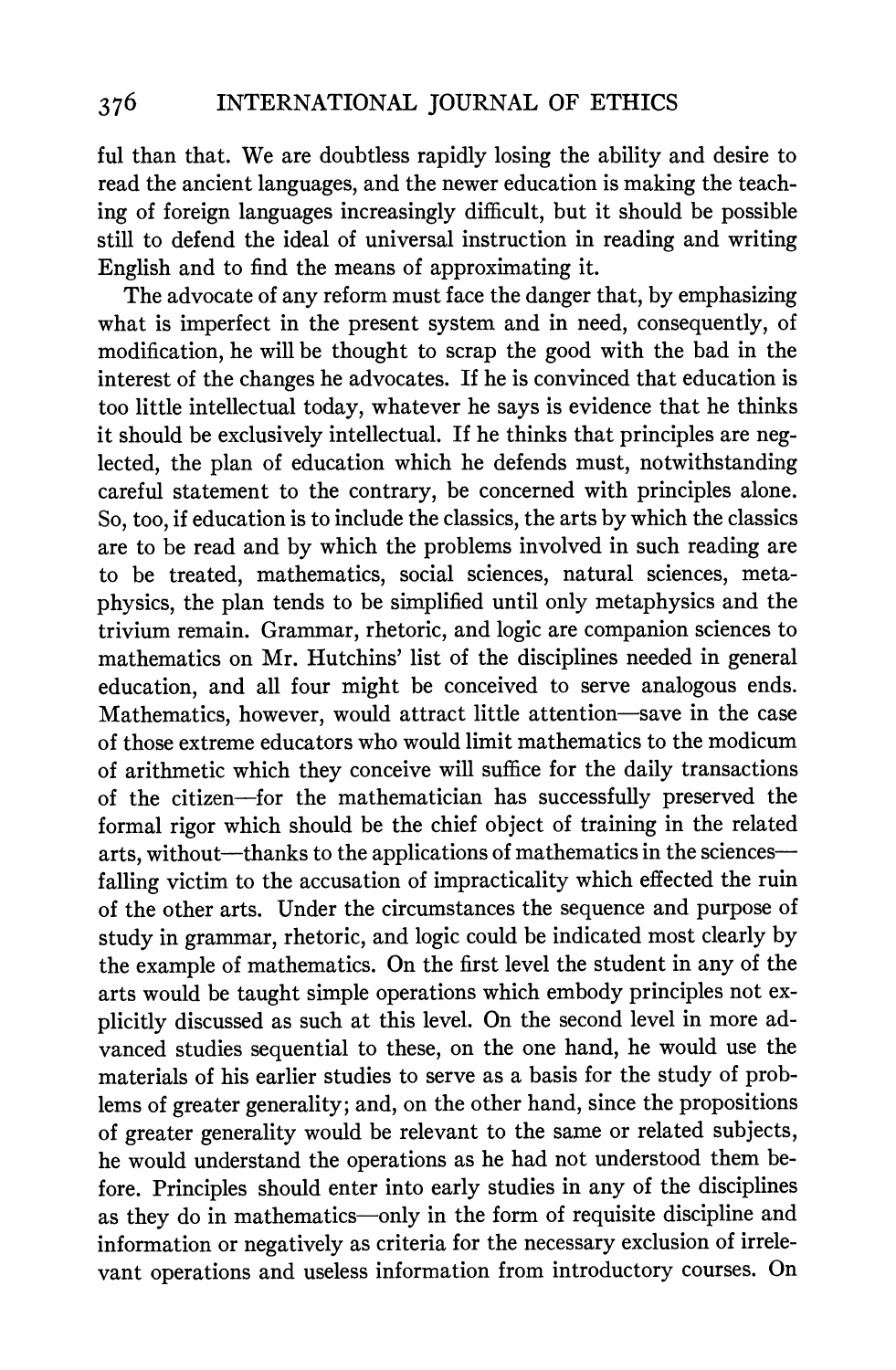**the third level, as a graduate, the student would proceed finally to questions concerning the theoretic bases which underlie even the simplest of the operations which he learned at the beginning of his career; and at this stage in any of the arts he might return to those operations with new interest to inform and alter his earlier concepts and operations.** 

**In most subjects in the modern university there is unfortunately little sequential training of this kind. Even in the sciences there is repetition of subject matter from course to course, and conversely the instructor in an advanced course is faced with the yearly discovery that students seldom possess the desirable preliminary training. In the humanistic studies the**  situation is worse. Any device by which to insure that attention is direct**ed, as the attention of students in sciences is directed by the techniques of the sciences, to the elements of his subject which are available for progressive education and that the sequence of his studies is not a mere repetition of the unordered reactions of his first course applied with somewhat more sophistication to related subjects, would represent a valued improvement in methods of education. Whether it is called the trivium or not, whether it is applied to old books or new books or even oral presentations, whether or not principles are thought to determine the sequence, a student should emerge from such a general education with a knowledge of how problems, whether of life or of science or of art, have been treated, and with some insight therefore into how problems may be treated; and, joined to that knowledge, he should possess an ability to understand positions other than his own, to present his own convictions relevantly, lucidly, and cogently, and finally to apply informed critical standards to his own arguments and those advanced by others. It is highly probable that, although possessed of such knowledge and its companion ability on the completion of college, he would be unable to formulate an abstract principle and be unacquainted with conceptual systems and the problems involved in them. In the higher learning he should be made aware of the difficulties and problems involved in the choice and use of principles. In general education he should be taught to use materials in accordance with principles, and their presence should be indicated not by metaphysical jargon in his conversation but by the quality of his thought, his speech, and his ordered information.** 

**The loci of criticism of President Hutchins' proposed educational system, then, are properly metaphysics and the use of the trivium relative to a group of books chosen as classics. But if, as seems generally agreed, Mr. Hutchins' criticism of current educational practices is sound and if his proposed means of solving the difficulty are unsound, some preferable substitutes must be available. The only alternatives that suggest them-**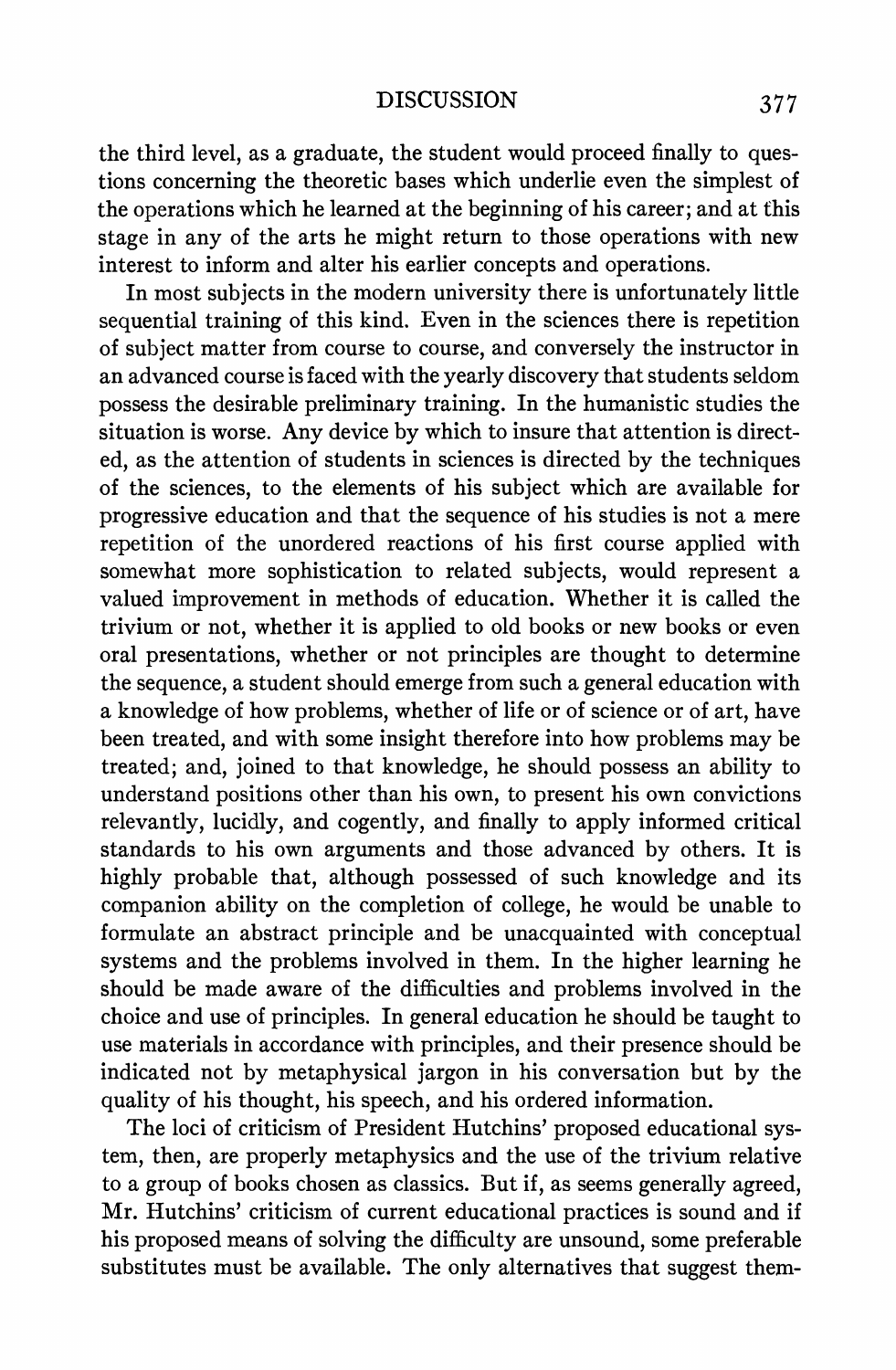**selves to careful, laborious examination of first principles with all the devices that reason or the assembled experience of mankind can effect are not attractive. First principles are frequently accepted by habit and inertia, or by whim and emotional preference, or by authority, whether of church or academy or class. The objectionable features of these substitutes for the examination of principles would constitute a good list of characteristics which the opponents of metaphysics would attribute to that science. Why should not principles be uniquely determined by the data to which they are relevant, or why should they not be examined sufficiently by the operations in which the propositions which depend on them are tested, or why should not the syntax of propositions which have no empirical reference reveal all the significant traits of the fundamental propositions of the sciences? It would seem that, just as the opponents of metaphysics attack as metaphysics precisely what Mr. Hutchins means by a lack of metaphysics, so the more energetic and systematic of the antimetaphysical philosophers today are engaged in inquiries that would fall under the head of what he calls "metaphysics." Carried to the limit, formulated rigorously, and applied so that the results are comparable with those of alternative analyses, the widespread and intelligent development of such techniques should do much to satisfy the need for a metaphysics which he indicates.** 

**In the college, on the other hand, general education should be ordered, not about metaphysics, but about excellences of thought and expression as displayed in the classics and as considered formally in the liberal arts. A trivial, verbal training it might seem, condemned to look to the past instead of applying itself to the problems of the present and the future, perpetuating unreal problems, tenuous verbiage, and useless distinctions. Why not look to nature instead of to the books of men, consider the problems which face men in everyday life, equip students to solve the difficulties which they will encounter when they go into the world, adapt them to their environment? Philosophers have encountered serious difficulties in the attempt to differentiate the book of nature and the book of life from the books which men have written. The two are usually read simultaneously, and the same or comparable disciplines are needed to treat the ambiguities which are found indifferently in both. Nature has meant many things to many ages, and its discovery in any age which we are willing to believe had a proper conception of it is mediated by books. The Renaissance discovered nature by turning from the scholastic Aristotle to the Greek classics and in good part by reinterpreting Aristotle. Copernicus' observations and instruments were not as accurate as they might in his time have been, but he used his readings in the Greek astrono-**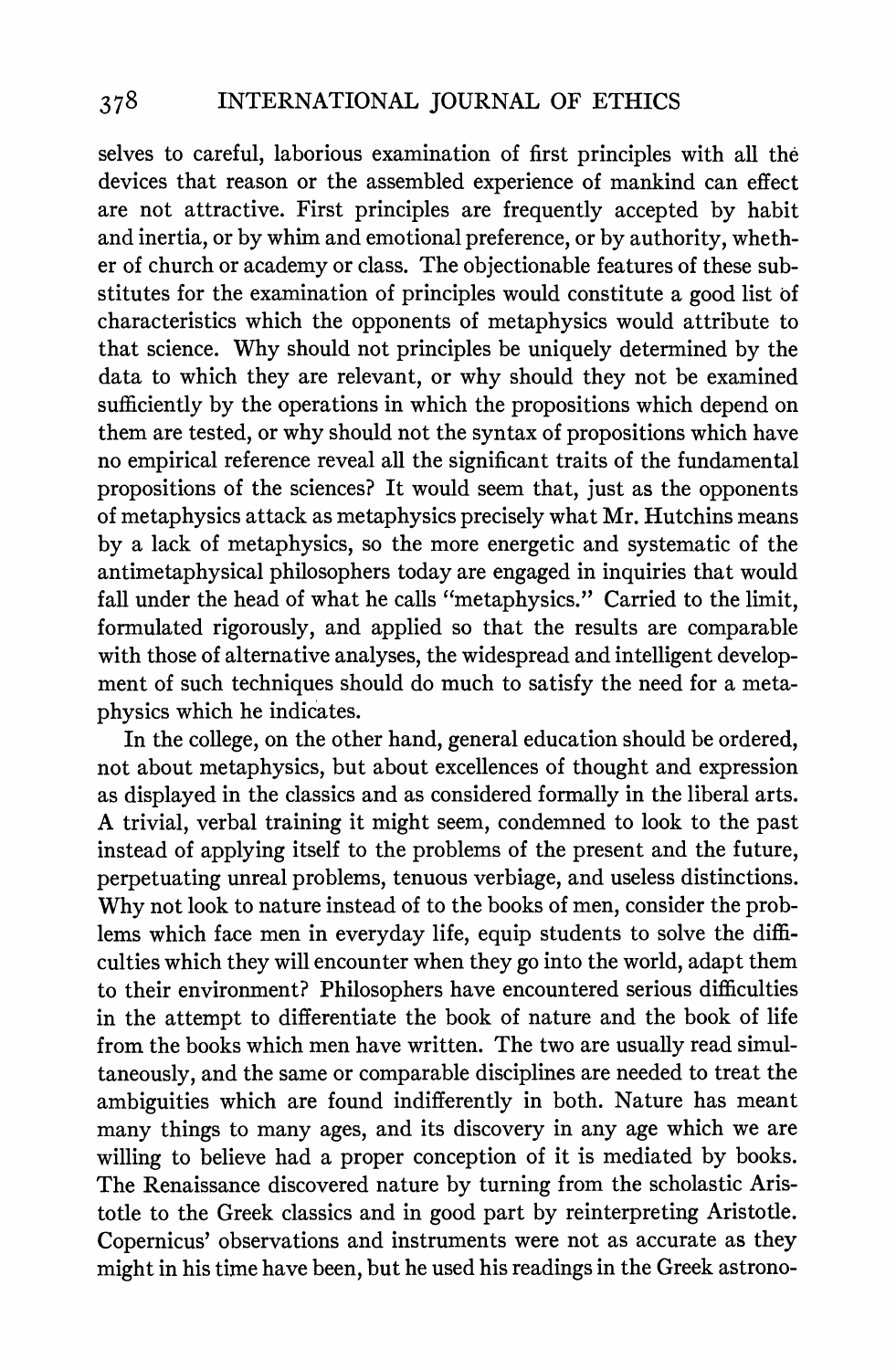**mers to excellent advantage in formulating the observations and demonstrations he found in the works of his immediate predecessors. The British Empire may not have been founded on Cicero, Virgil, and Seneca, but references to them and imitations of them entered into the clarification and formulation of the discussions that attended its formation. We, too, have rediscovered nature; and later historians may discern more clearly than we are able the classics by which our glance was turned in its present direction. That conception of nature has in turn been formulated in symbols and must be presented to the student who is to be instructed in it in documents which face all the difficulties that attended the interpretation of Aristotle, of Cicero, and of Newton.** 

**Even if it be granted, however, that such techniques are desirable in education, it might seem more profitable to apply them to more recent and therefore more accurate and more relevant works. Alternatives might be found to take the place of the classics as materials by which to acquaint the college student with nature and the experiences of man. We might draw up a synoptic history of mankind, or prepare inclusive compendia of scientific information or broad selections of current events and contemporary problems, or elaborate some other devices designed to supply a broad foundation of related information to be of use to the student in the course of a successful, useful, and happy life. To organize a course of studies about history as a foundation, however, might mean either the survey in rapid series of the latest generalizations concerning the sequence of events and the achievements of man or instruction in the methods and techniques of the historian, the principles which govern his selection of materials as well as those presupposed in his demonstrations, and study among his literary sources. In the latter sense education based on history would coincide in part with education based on the classics and the disciplines; in antiquity such critical appraisal was part of the discipline of the grammarian. For history is not made up exclusively of unquestionable descriptions of particulars, and the reading of textbooks is as fertile of tenuous discussions as the worst of metaphysics. It is still profitable to read in the works of Petrarch, Boccaccio, Machiavelli, and Erasmus, but without such reading generalizations concerning the thought of the Renaissance are of doubtful educational value. In like fashion the study of current events which have grown out of past situations would be without intellectual basis unless proper historical methods were applied to our information and to the long history which should serve as natural background to such problems and unless proper critical appraisal were directed to the series of writings in which analogous prob**lems are discussed. It is doubtful pedagogy to train the young by plung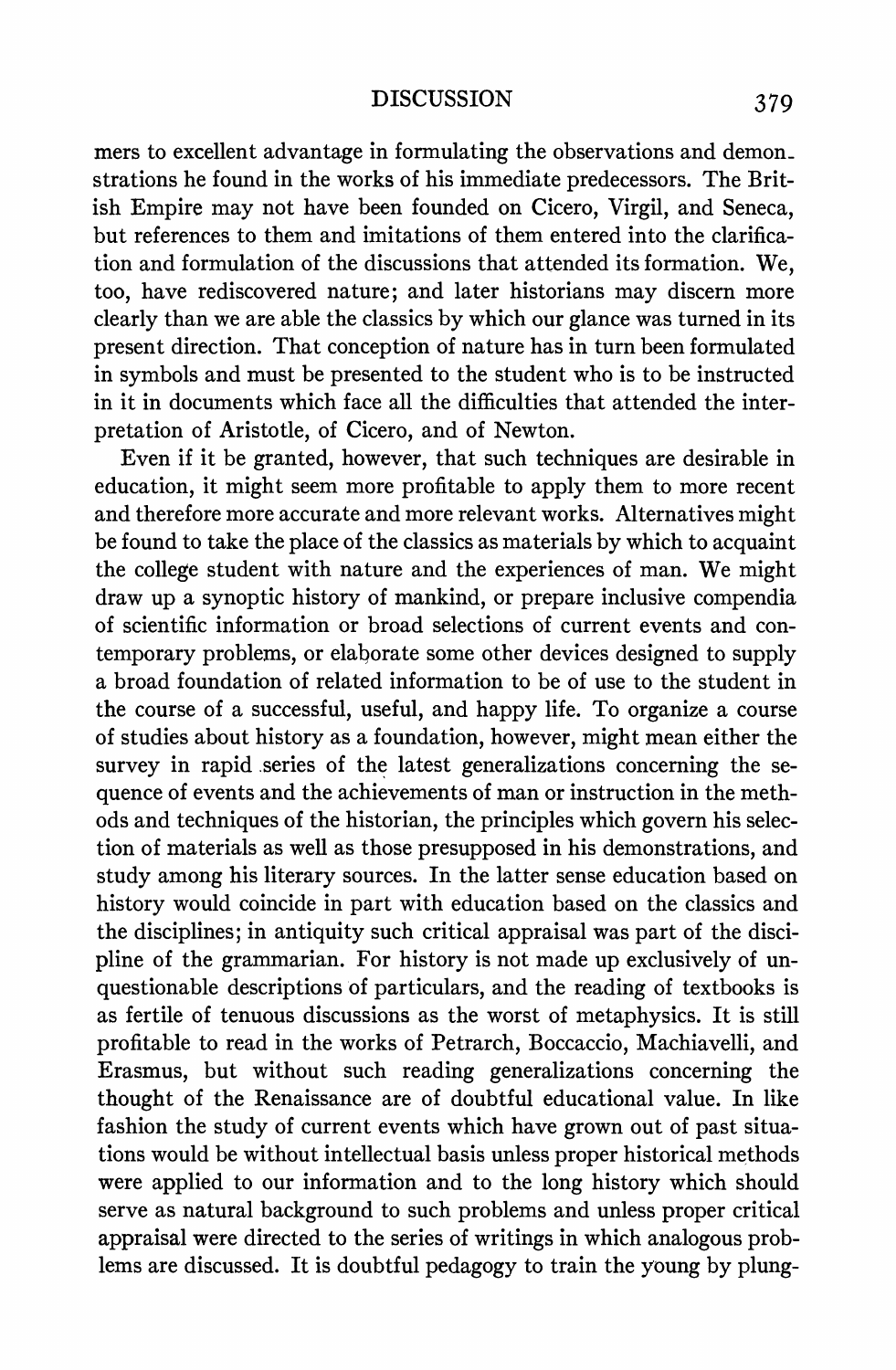**ing them into the discussion of problems which the wisest men have been unable to solve and the proper methods of whose solution are in dispute, without informing them of the problems that have been solved and of the methods that have proved successful. Even if textbooks and recent discussions could be estimated at their proper worth by contemporaries, and even if lectures were universally effective educational devices, there are no alternatives for the constant return to the great works of the past. In the light of the record of ages that have abandoned the study of the past, it is surprising that purely contemporaneous concerns should be thought a sufficient means for solving contemporary problems. To read great books is not desertion of the actual but the use of an instrument of precision without which it is not always easy to separate the significant from the insignificant in the actual.** 

**The reverence due to writings that have long subsisted [Dr. Johnson wrote] arises therefore not from any credulous confidence in the superior wisdom of past ages, or gloomy persuasion of the degeneracy of mankind, but is the consequence of acknowledged and indubitable positions, that what has been longest known has been most considered, and what is most considered is best understood.** 

**Consistent with this conviction one may grant that nothing will ever be formulated in such fashion as to win universal consent and that judgments concerning the preferred modes in the expression of knowledge must introduce an irreducible relativity into the statements of science. But we must in that case use all the devices that are available for clarity and accuracy, and only cultural provincialism would suggest that all that was best, and only what was best, has survived from the past and that what is current is therefore sound.** 

**There is ambiguity in even the most acceptable statements of educational objectives. Education must be suited to adapt the student to his environment, but what constitutes the environment of man is a question to which many answers may be given. It is being answered today by some schools of education in such fashion that Tom Jones, let us say, is improper to the education of a present day American because the problems, manners, and life of an eighteenth-century Englishman are different from his own, and no books except contemporary books are pertinent to his needs; that dead languages are irrelevant to his education because he will never speak them, nor will he, in the normal course of life, find occasion to read what was written in them; that modern languages are similarly irrelevant because few Americans will travel abroad and few will therefore speak any except their native language; that mathematics are useless beyond some simple arithmetic and the sciences beyond their useful applications to**